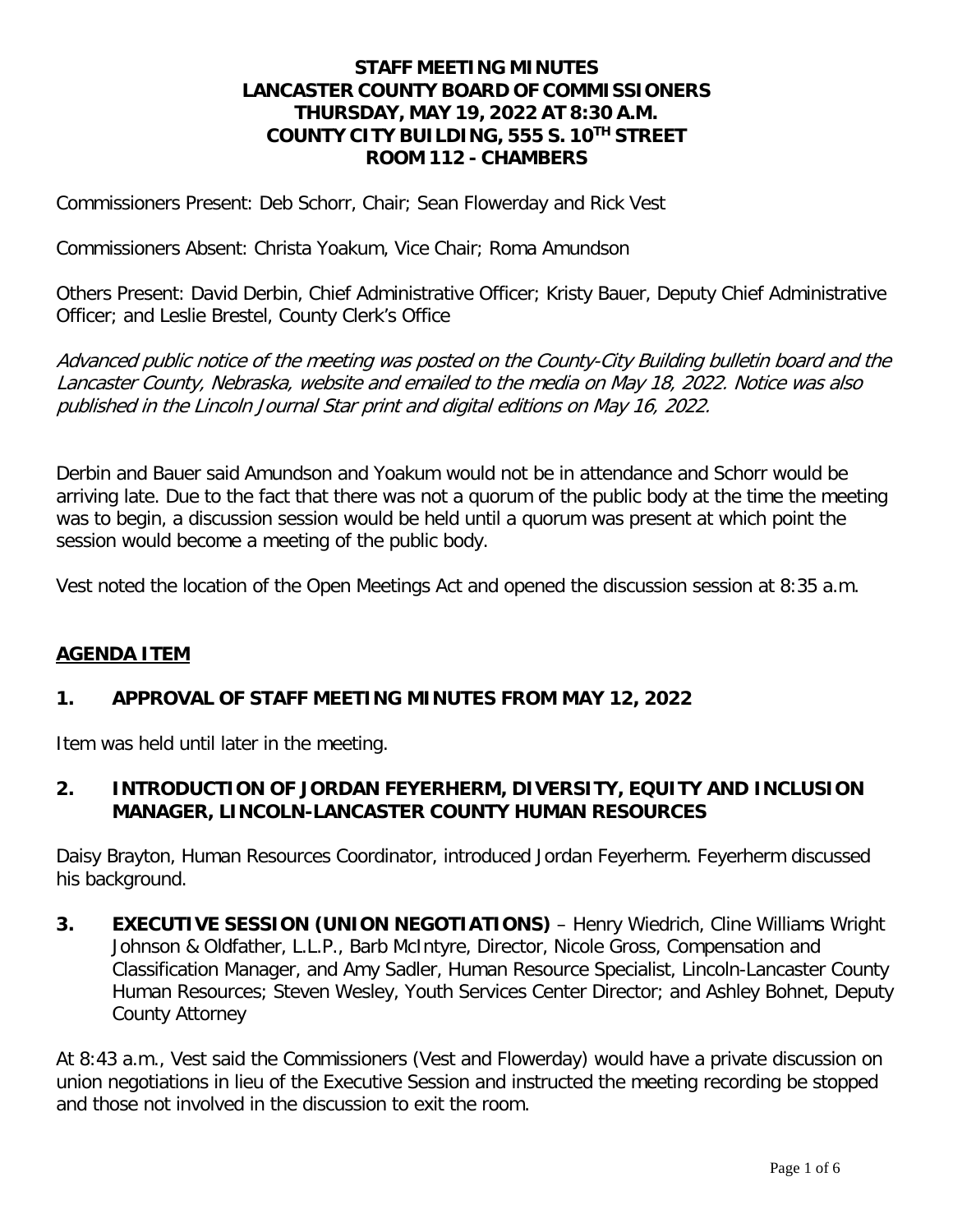The open discussion resumed at 9:20 a.m.

### **4. COUNTY ENGINEER UPDATE** – Pam Dingman, County Engineer

Larry Legg, Assistant County Engineer, and Monet McCullen, Engineering Project Coordinator, were available for discussion.

Legg gave a presentation on federal aid projects (Exhibit 1). The South 68<sup>th</sup> Street project includes the Norris School area.

Flowerday asked if the State can assist with Saltillo Road improvements. Dingman stated it is possible as the overall available State funds are \$15,000,000.

Schorr entered the meeting at 9:49 a.m. and took over direction as Chair.

Dingman said the projects total an estimated \$30,000,000-\$34,000,000 between fiscal years 2024- 2026.

#### **5. BREAK**

The break was not taken.

#### **RETURNING TO ITEM 1**

**MOTION:** Vest moved and Flowerday seconded approval of the minutes. Vest, Flowerday and Schorr voted yes. Amundson and Yoakum were absent. Motion carried 3-0.

**6. AGENCY BUDGETS** – Dennis Meyer, Budget and Fiscal Officer

#### **C. ADMINISTRATIVE SERVICES**

Kristy Bauer, Deputy Chief Administrative Officer, said the area will be under budget for the current year.

Meyer stated the expenses for fiscal year 2023 are increasing 1.73% (see agenda packet) due to increased travel expenses for Nebraska Association of County Officials (NACO) and National Association of County Officials (NACo) conferences and capital outlay funds for a new conference room table. He noted there are no revenues and no technology upgrades.

#### **B. COUNTY EXTENSION**

Chris Scow, Nicole Miller and Trudy Pedley, County Extension Board members, and Cindy Zluticky, Nebraska Extension Engagement Zone Coordinator/Program Leader, were available for the discussion.

Karen Wobig, County Extension Educator Unit Leader, and Jenny DeBuhr, Administrative Services Officer, reported there are heat pumps that need to be replaced at an estimated cost to be determined. There are funds available in the current year budget that could be encumbered for the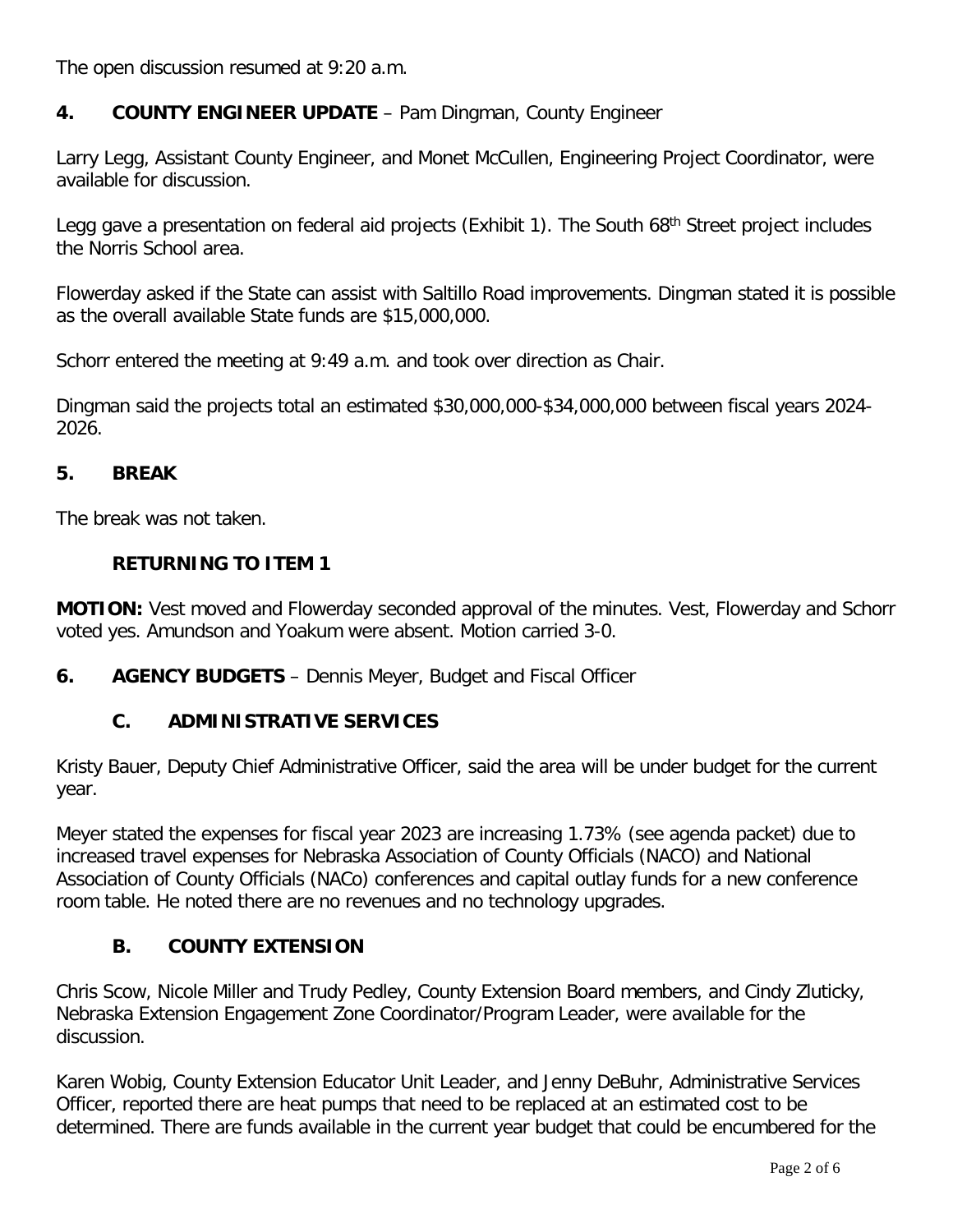project. DeBuhr added there is \$20,000-\$30,000 in approved spending authority that Extension may return to the County.

Wobig discussed staffing, which includes seven employees hired by the County and six University of Nebraska-Lincoln (UNL) employees that are all funded by the County. Wobig stated the University of Nebraska-Lincoln (UNL) increased the base salary for Extension Assistants from \$35,000 to \$38,000. There were also two promotions from Extension Assistant to Extension Associate which will impact salaries and benefits. Three interns started today with five additional interns staring at a later date. In addition, UNL funds and contributes 17 additional staff, which includes educator level positions and a full time 4-H assistant. All employees are working from the offices as opposed to home.

Schorr inquired if Extension is having trouble recruiting people. Wobig answered no. There were three turnovers in the County staff and all the positions have been filled.

Meyer asked if other revenue sources or opportunities are available. Wobig stated Extension has a number of grants, however, grants tend not to cover employee salaries.

DeBuhr reviewed the technology request (see agenda packet). UNL has paid for the Microsoft 365 and Adobe licenses, so the Information Services (IS) bill for Extension has decreased.

Regarding future projects and upgrades, Meyer said funding for this project will not be available this year. Flowerday asked if this project and the Emergency Management storage area could be done in conjunction with each other. Meyer stated that will require a bigger discussion.

Wobig reported nutrition education kits were distributed to the elementary schools within Lincoln Public Schools (LPS). UNL has hired a nutrition educator who goes out and provides the program to the schools. LPS has now made this part of the core curriculum for elementary students which correlates with the health curriculum. She is hoping to expand this program to other schools in the County. Another part of the core curriculum is the embryology program in the third-grade classes for all schools in the County.

# **A. JUVENILE COURT**

Flowerday exited the meeting at 10:32 a.m.

Concerning the current budget, Theresa Emmert, Juvenile Court Administrator, stated \$115,000- \$125,000 will be returned to the County due to a staff vacancy and lower filing numbers. Judge Reggie Ryder noted there has been a recent 39% increase in filings, especially truancy, abuse and neglect filings. He felt many of the truancy filings are related to youth moving from online learning back to in classroom learning and having difficulty with the transition.

Flowerday returned to the meeting at 10:34 a.m.

Expenses are increasing 1.97% (see agenda packet) with salaries and IS costs being most of the increase. The State will be purchasing and installing new updated technology, including audio and video equipment, within the courtrooms. They are experiencing supply issues so the installation will be delayed until 2023. These costs will be covered by State America Rescue Plan Act (ARPA) funds. The County will be responsible for the upkeep of the new technology. Until the project is completed,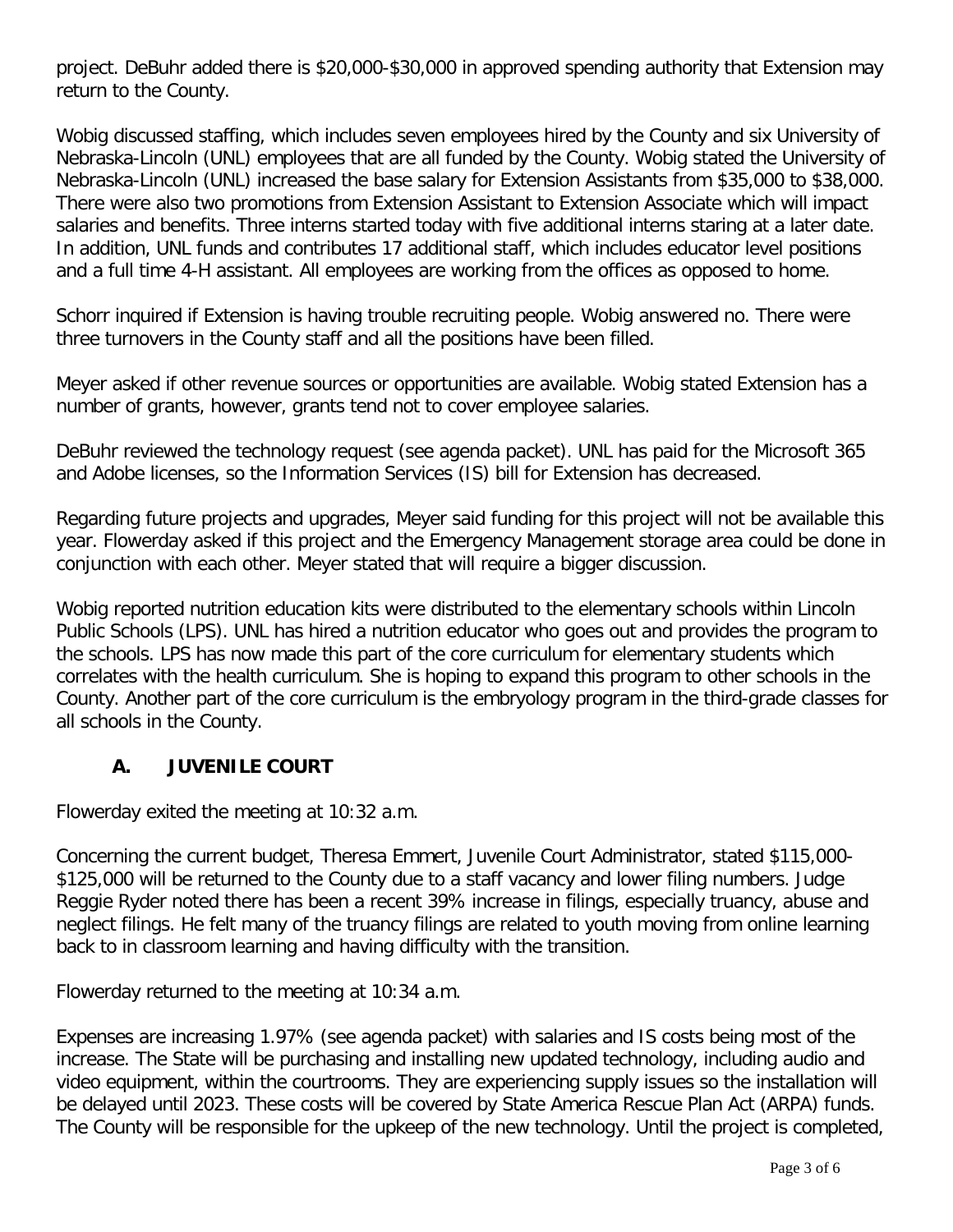Emmert has budgeted \$5,000 for sound system repair. An IS staff member is onsite two days a week to assist the courts with technology issues. Emmert and Ryder felt that has been going well.

Schorr asked about video conferencing at the Youth Services Center (YSC). Emmert stated those conferences are conducted via Zoom and not through other courtroom technology.

Ryder stated there are two new problem-solving courts, domestic violence court and adult family drug court. There is a \$110,000 request for a new Full-Time Equivalent (FTE) position for a Problem-Solving Court Coordinator which will be tabled for this fiscal year. The courts have run into difficulties finding attorneys who are willing to take on cases due to the low court-appointed attorney rate. Representatives from Juvenile, District and County Courts have met and determined court-appointed attorney rates should be increased. The current court-appointed attorney rate will increase from \$75/hour to \$125/hour for the Juvenile Court beginning July 1, 2022. He understood County Court will have the same rate while District Court will have a tiered approach. Emmert added the estimated cost to the County for the Juvenile Court is \$742,000, which is not currently reflected in the budget documents. Ryder said most of the court-appointed attorneys for Juvenile Court are for abuse/neglect cases that the Public Defender's Office does not handle.

Regarding a study for court-appointed attorney fees, Ryder said there has never been a system to look at the fees. Schorr expressed her concern about being able to fund a study. Flowerday asked if the courts would be willing to wait on fee increases until a study has been completed. Ryder answered the courts are not willing to wait on fee increases, mostly due to the difficulty of finding attorneys.

Vest inquired about the County's obligation for Juvenile Court staffing. Derbin stated statutorily the County is obligated to fund bailiffs. There are eight FTEs in Juvenile Court, of which four are bailiffs.

Vest exited the meeting at 11:00 a.m.

# **B. COUNTY EXTENSION**

# **C. ADMINISTRATIVE SERVICES**

Items moved forward on agenda.

# **7. COVID-19 UPDATE AND RESPONSE**

No update was given.

# **8. CHIEF ADMINISTRATIVE OFFICER REPORT**

**A. CLAIM FOR REVIEW: Voucher 760533 on Batch 280066 to The Mediation Center, dated May 05, 2022, for a total of \$3,592.50. This claim includes billing for services performed October-December 2021. These claims are beyond the 90-day time period (see Neb. Rev. Stat. §23-135)**

Derbin reviewed the claim (see agenda packet). He noted there is an intent to amend the Claims for Review policy to allow the Chief Administrative Officer (CAO) the authority to initially review claims beyond the statutory time period and take appropriate action, including forwarding them to the Board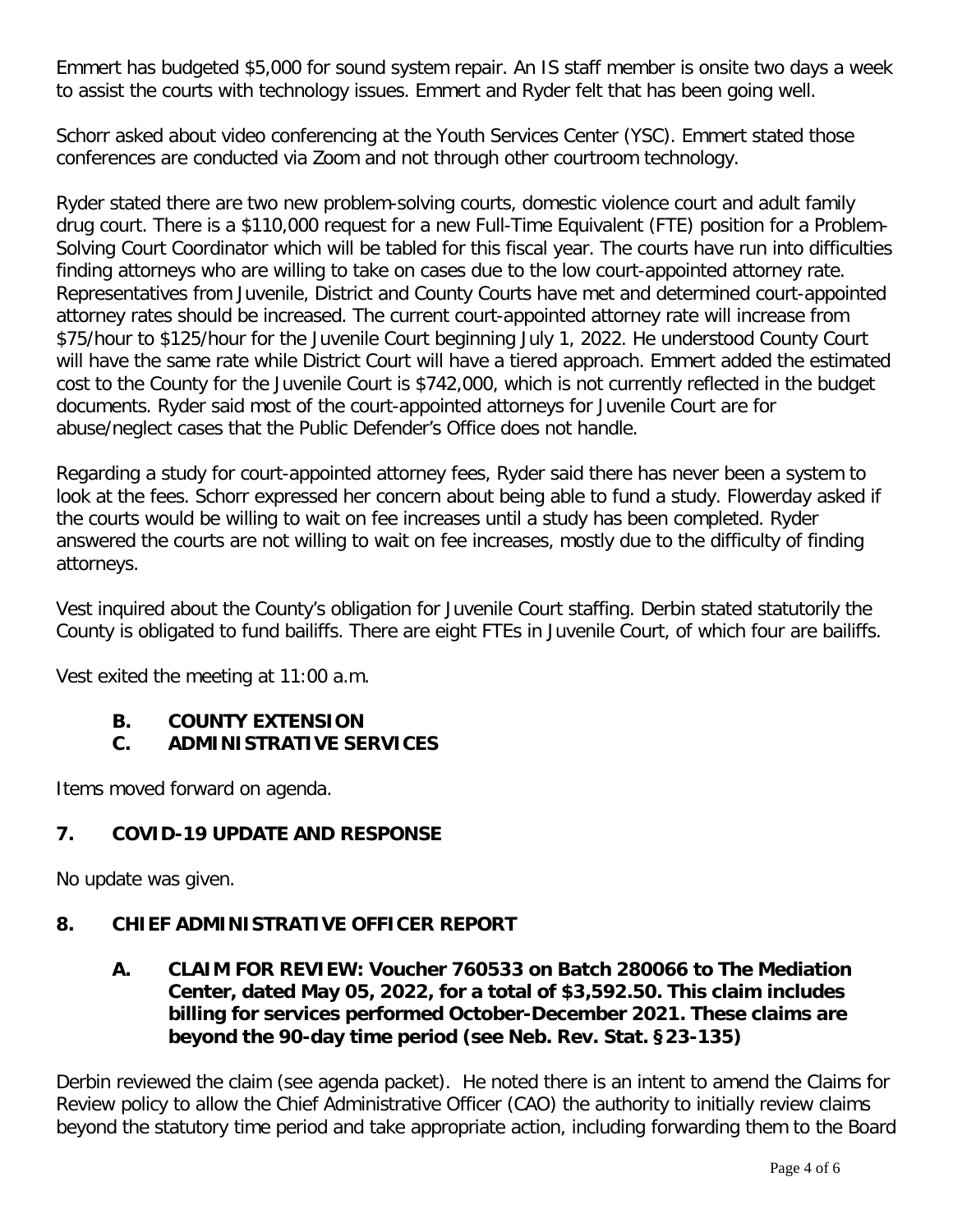for formal action.

Vest returned to the meeting at 11:02 a.m.

**MOTION:** Flowerday moved and Vest seconded to roll the claim forward as a regular claim. Flowerday, Vest and Schorr voted yes. Amundson and Yoakum were absent. Motion carried 3-0.

# **B. APPOINTMENTS TO LANCASTER COUNTY INDIGENT DEFENSE ADVISORY COMMITTEE FOR THE TERM FROM MAY 1, 2022, THROUGH APRIL 30, 2025**

- **1. HEIDI HAYES (Reappointment)**
- **2. ANDREW WEEKS**
- **3. SPIKE EICKHOLT**

**MOTION:** Vest moved approval of the appointments. Motion failed for lack of a second.

It was the consensus of the Board to move the appointments to the next Tuesday agenda.

# **9. DEPUTY CHIEF ADMINISTRATIVE OFFICER REPORT**

#### **A. Public Policy Forum, May 25, 2022, 8:00-9:00am (Lincoln Chamber of Commerce)**

Mikayla Johnson, Grant Coordinator, led general discussion about creating a PowerPoint presentation.

# **10. DISCUSSION OF BOARD MEMBER MEETINGS ATTENDED**

# **A. MPO Officials Committee** – Schorr/Yoakum

Schorr reported revisions to the Long-Range Transportation Plan (LRTP), the 2022 Self-Certification Review and the 2023-2026 Transportation Improvement Plan (TIP) were approved.

# **B. Parks and Recreation Advisory Board** – Vest

Vest indicated the meeting was cancelled.

# **C. Realtors Association Government Affairs Committee** – Amundson/Vest

Vest said there were discussions on ARPA funds, the County budget, LB921 (Provide for reimbursement for lodging of certain defendants, require medicaid enrollment assistance for inmates, change priority for admission to state hospitals for the mentally ill and require minimum numbers of beds at the Lincoln Regional Center, and create the Legislative Mental Health Care Capacity Strategic Planning Committee) and a report from the Lancaster County Assessor/Register of Deeds.

# **D. Mutual Aid Meeting** – Schorr

Schorr stated Lincoln Fire and Rescue (LFR) will not routinely respond to scenes in the County unless called by the Lancaster County Sheriff's Office (LSO) or by the first responders on site. Rural fire